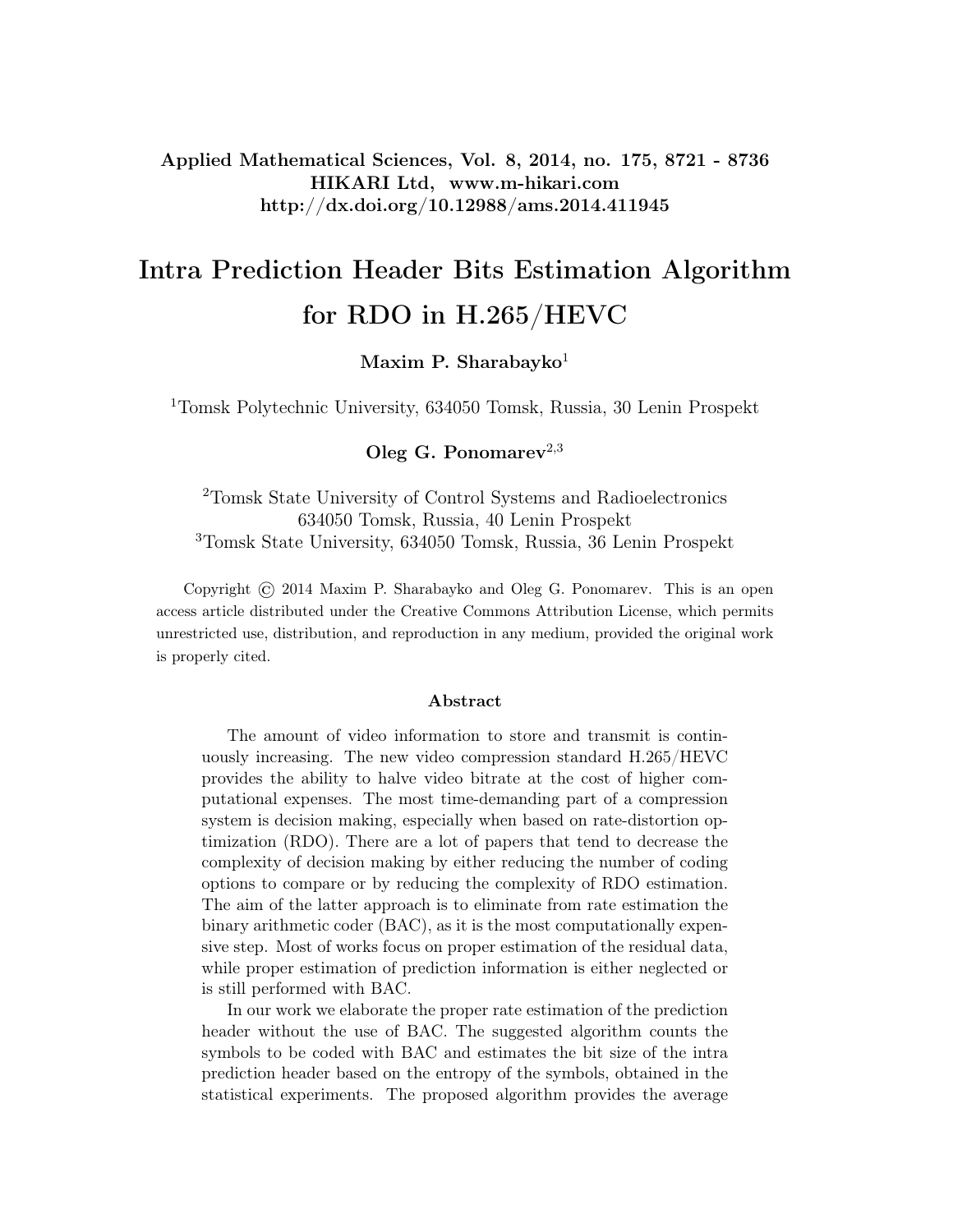bitrate overhead of 0.09% on JCT-VC test video sequences, and can be used as a part of decision making algorithm in H.265/HEVC video compression systems.

#### Mathematics Subject Classification: 94A08

Keywords: intra prediction header, bit counting, RDO, H.265/HEVC

### 1 Introduction

Nowadays video compression systems have a lot of implementations in digital television, OTT, video conferencing, video sensing, etc. At the same time the amount of video information to store and transmit is continuously increasing. The efficiency of video compression systems determines the cost, the quality and the prevalence of the qualitative video itself. The compression efficiency of current industrial video compression standard H.264/AVC is already not enough to provide wide access to the ultra high definition (UltraHD) video content. To increase the compression efficiency the new video compression standard H.265/HEVC was developed.

The increase in compression efficiency of H.265/HEVC is achieved with larger coding blocks, more intra prediction directions, larger choice of transform sizes, etc. The larger choice of block coding options in H.265/HEVC leads to more complex and computationally more expensive compression algorithms. At the same time the technical application of the new standard strongly depends on the performance of HEVC-based systems.

One of the main computationally expensive steps in H.265 video compression is rate-distortion optimized decision making or, simply, RDO. The main computational difficulty of RDO is a conventional need to use adaptive binary arithmetic coder (BAC) to count the number of bits for each estimated block coding option. This bit counting procedure involves binary arithmetic coder represented by SBAC (Syntax-based Binary Arithmetic Coder) in HEVC. SBAC distinguishes input symbols (bins) by syntax groups. The least probable symbol (LPS) and the most probable symbol (MPS) values, as well as the probability of their occurrence within each syntax group, are determined by separate context probability model. The probability models determine the self-information for the value of each context-dependent bin. At the same time, some bins are coded with the fixed probability of 50% in the so-called 'bypass' mode and does not depend on the probability state of SBAC. The SBAC is an adaptive arithmetic coder, which means that each coded bin updates the state of context probability model and the probability interval of the arithmetic coder. The need to update and preserve SBAC probability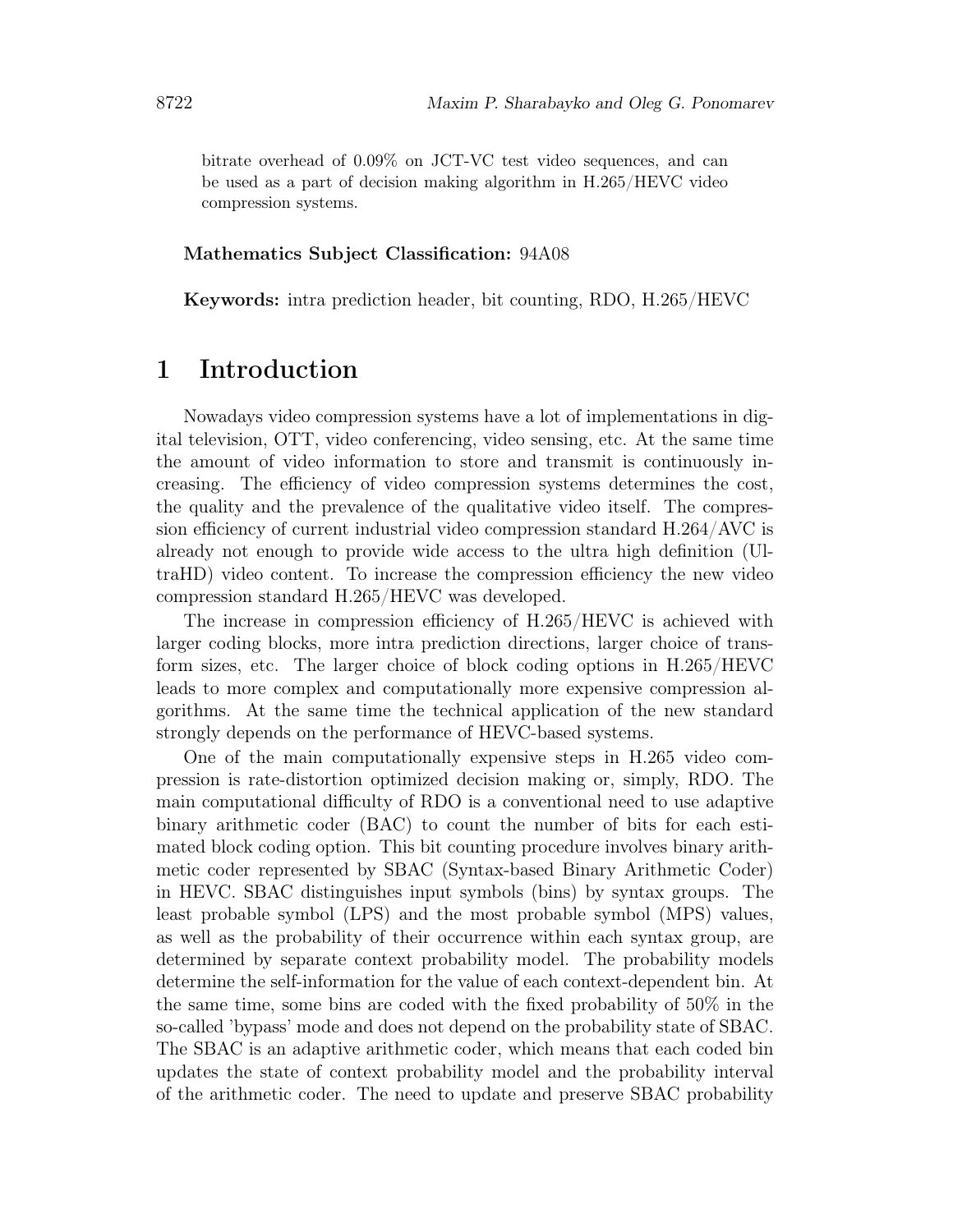state to perform proper bit counting corresponds to the most computationally expensive part of RDO.

The most important simplification of the bit counting procedure is presented in [5] and was eventually included in the HM reference encoder. The authors suggest to replace BAC by tables with precalculated values of symbol self information for each probability state of adaptive BAC. The simplification does not impact rate-distortion performance while reducing the encoding time by 1% to 5%. However the main difficulty of storing and manipulating BAC probability states remains.

There are several works for H.265/HEVC, where authors suggest to replace bit counting procedure with empirical approximation of the number of bits for each coding option. For example, in [6] the authors perform approximation of the number of bits for residue information using logarithmic regression model. On the JCT-VC test video sequences set [3] with the HM v.6.1 reference encoder they get 8.7% bitrate overhead with execution time savings of 32%.

In [11] the authors partially replace BAC from bit counting procedure of HM v.8.0 with the empirical approach to bit size estimation of the residual information. The approach reduces RDO time (not the encoding time) by 46% providing the average compression bitrate overhead of 1.93%.

Most of such works tend to concentrate the efforts on the "BAC-free" estimation of residue information, while proper estimation of prediction information is either neglected [6] or is still performed with BAC [11].

In our work we elaborate the proper prediction header bits counting algorithm without the use of BAC. The remainder of this paper is organized as follows. In Section 2 we provide a brief overview of RDO coding decision to show the part of this process where our estimation of prediction header size is applicable. In Section 3 we get into detailed investigation of arithmetic coding of intra prediction header to eliminate BAC from this part of rate estimation. In Section 4 we describe the proposed algorithm to count bits of intra prediction header and provide experimental results on compression efficiency losses. In all our experiments we use JCT-VC test video sequence set [3, 4] and HM reference encoder v.13.0 [16]. For completeness we use the new Class E test sequences [4] and the old Class  $E^*$  test sequences [3].

### 2 RDO Coding Decisions

The general compression dataflow of HEVC standard consists of partitioning of each frame of a video sequence on a series of coding tree units or CTUs. Each CTU covers a  $64 \times 64$  pixels region of a video frame and is basically just a coding unit (CU). The adaptive quadtree partitioning of CTU, introduced in HEVC, makes it possible to optionally partition  $2N \times 2N$  pixels CU on four  $N \times N$  subCUs. The partitioning can continue till the minimum CU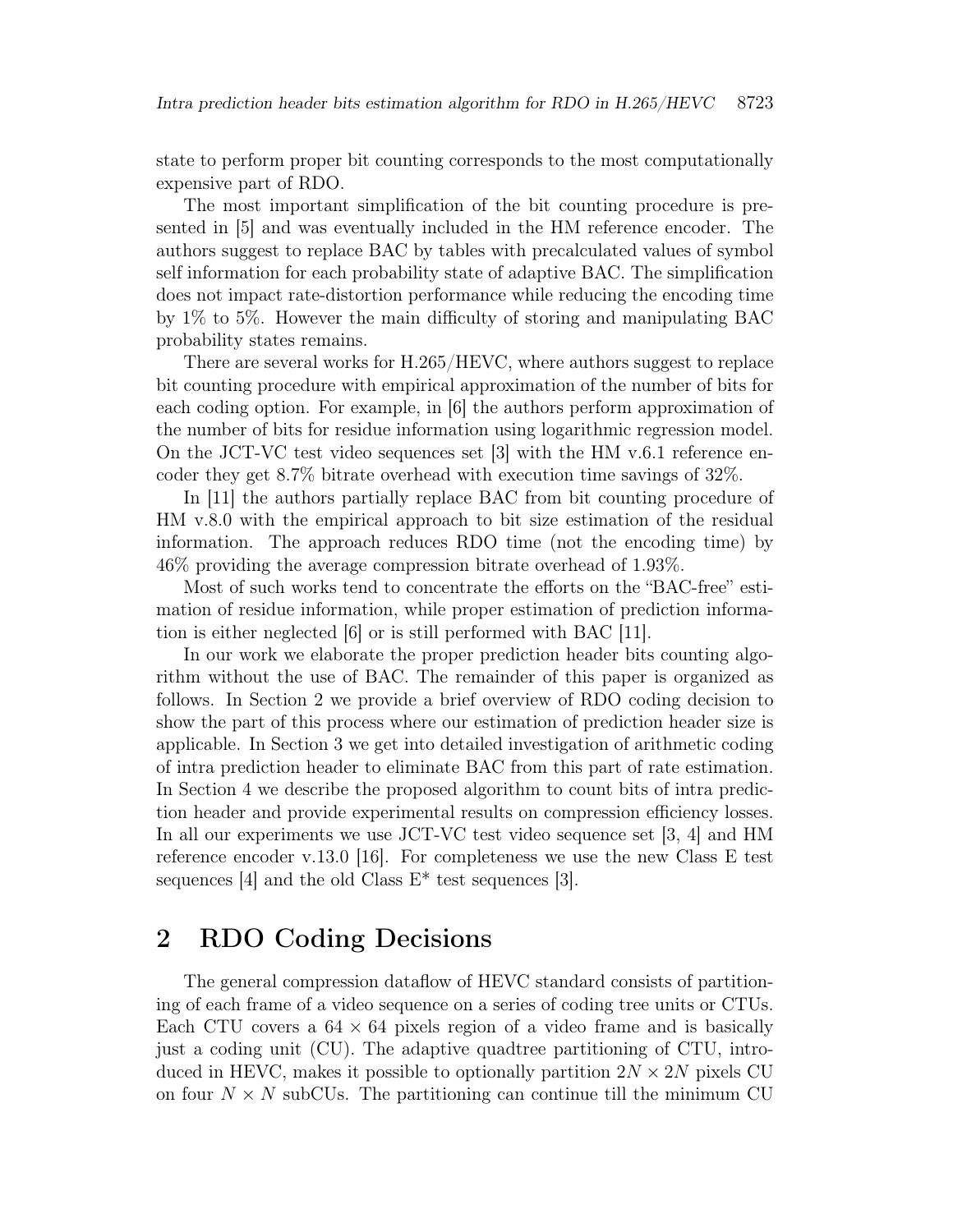size is reached thus forming a quadtree-like partitioning structure. Each CU, produced as a result of a partitioning, can be coded using a plenty of coding options. Basically, each coding option corresponds to the prediction used. In this paper we narrow down to investigate only intra prediction.

There are a total of 35 intra prediction modes available in HEVC. Only 33 of these modes are directional interpolation of the neighboring pixels values, while the rest are Planar and DC modes. A comprehensive overview of HEVC intra prediction can be found in [9].

Figure 1: Rate-distortion optimization (RDO) block estimation data-flow



For a video encoder to properly select CTU partitioning and coding option for each CU, rate-distortion optimization is involved. The technique is based on estimation of the compression rate  $(R)$  and the compression distortion  $(D)$ . Block compression options are compared with each other through the Lagrangian RDO cost [1]:

$$
J_{RD} = D + \lambda R,\tag{1}
$$

where  $\lambda$  is the Lagrangian multiplier. Its value is usually determined empirically like [12, 13, 15]:

$$
\lambda = 0.85 \cdot 2^{(QP-12)/3},
$$

where  $QP$  is the quantization parameter used in compression data-flow. The RDO estimates the trade-off between compression rate and compression distortion thus providing a criterion of choosing the best coding option.

General RDO estimation dataflow is illustrated on Fig. 1. Initial block prediction  $P$  is subtracted from the original block  $CU_{ORG}$  being compressed. Residuals  $CU_{RES}$  are subject for transform  $(T)$  and quantization  $(Q)$ . Encoder should compress data B with the help of binary arithmetic coder  $(BAC)$  in order to estimate compression bit rate  $R$ . Meanwhile, compression distortion D involves inverse quantization  $(IQ)$  and inverse transform  $(IT)$ . Restored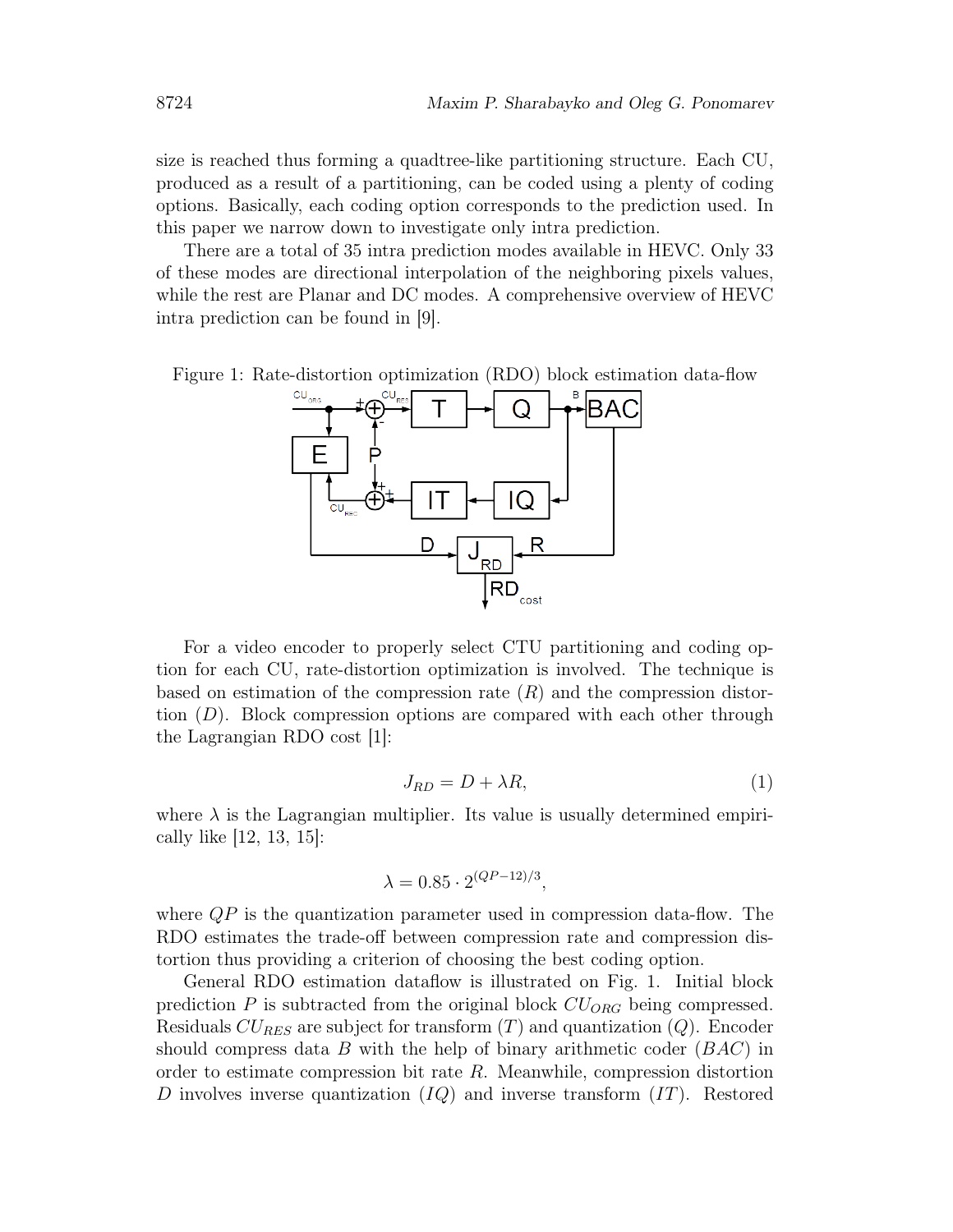residuals are summed up with the block prediction P to get the reconstructed block  $CU_{REC}$ . Distortion metric D is based on comparison of the initial block  $CU_{ORG}$  and the reconstructed block  $CU_{REC}$ . Estimated values R and D are used to get the rate-distortion cost  $RD_{cost}$  of a block coding decision.

Elimination of BAC from rate estimation requires proper handling of the prediction information and the residual data after transform  $(T)$  and quantization (Q). While rate estimation of the residual data is a subject of several works [6, 11, 10], in this paper we focus on the reliable estimation of the number of bits in intra prediction header of HEVC.

### 3 Arithmetic Coding of Intra Prediction Header

The information on CU intra prediction signals the partitioning on prediction units or PUs. Each PU is a region of pixels on a video frame to perform the single type of prediction. PU indicates intra prediction mode for luma and chroma samples separately. We further investigate the arithmetic coding of the mentioned data.

#### 3.1 Partitioning Information

In case of intra prediction there are two possible CU partitioning on PUs:  $2N \times 2N$  or  $N \times N$  (Fig. 2). The  $2N \times 2N$  partitioning forms one PU with the size of the CU, while the  $N \times N$  partitioning forms four PUs with the half size of the CU being split. However, the  $N \times N$  intra partitioning is only possible for the bottom-level CU of a minimal size within the given coding configuration.

Figure 2: CU partitioning on PUs in case of intra prediction



The minimum size the CU can have is  $8 \times 8$  pixels. In the case of  $2N \times 2N$ partitioning one PU covers the whole  $8\times 8$  CU, and in case of  $N\times N$  partitioning four  $4 \times 4$  PUs cover the  $8 \times 8$  CU. It is also possible to restrict the minimum CU size to  $16 \times 16$  or even  $32 \times 32$ , but this configuration does not find real applications.

The arithmetic coding of CU partitioning makes sense only for the CUs of the bottom level of the partitioning quadtree, i.e.  $8 \times 8$  CUs. The SBAC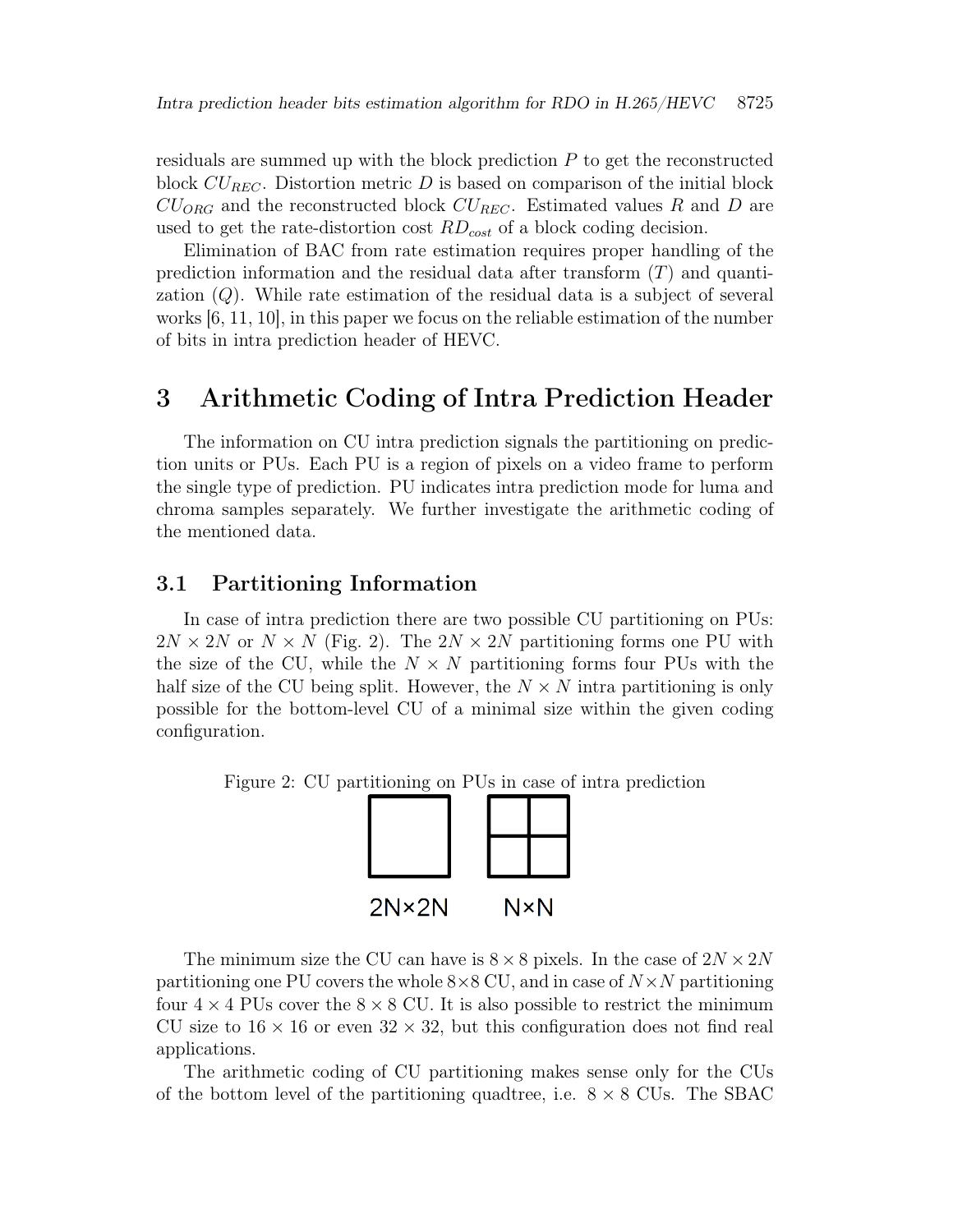codes one context-dependent symbol to indicate the PU partition mode. This symbol is referred by the H.265/HEVC specification  $[8]$  as part mode. The value of 1 indicates the  $2N \times 2N$  partitioning, while the value of 0 indicates the  $N \times N$  partitioning.

| Class     |                       | Resolution                   | $2N \times 2N$    | $N \times N$      |
|-----------|-----------------------|------------------------------|-------------------|-------------------|
| А         | Traffic               |                              | 0.63              | 2.07              |
|           | PeopleOnStreet        | $2560\times1600$             | 0.72              | 1.86              |
|           | Nebuta                |                              | 0.29              | $\overline{3.12}$ |
|           | SteamLocomotive       |                              | 0.75              | 1.51              |
|           | Kimono                |                              | 0.89              | 1.48              |
|           | ParkScene             |                              | 0.78              | 1.58              |
| B         | Cactus                | $1920 \times 1080$           | 1.58              | 0.74              |
|           | <b>BQTerrace</b>      |                              | 0.51              | 2.22              |
|           | BasketballDrive       |                              | 0.51              | 2.26              |
|           | RaceHorses (C)        |                              | $\overline{1.05}$ | 1.18              |
| $\bigcap$ | <b>BQMall</b>         | $832\times480$               | 0.50              | 2.36              |
|           | PartyScene            |                              | 0.40              | 2.44              |
|           | BasketballDrill       |                              | 0.15              | $\overline{3.89}$ |
| D         | RaceHorses (D)        |                              | 0.54              | 2.01              |
|           | <b>BQSquare</b>       | $416 \times 240$             | 0.35              | $\overline{2.52}$ |
|           | <b>BlowingBubbles</b> |                              | 0.54              | 2.15              |
|           | BasketballPass        |                              | 0.50              | 2.22              |
| E         | FourPeople            |                              | 1.38              | 0.94              |
|           | Johnny                | 1280×720                     | 0.85              | 1.33              |
|           | <b>KristenAndSara</b> |                              | 0.66              | 1.69              |
| $E^*$     | Vidyo1                |                              | 1.42              | 0.87              |
|           | Vidyo3                | 1280×720                     | 0.76              | 1.64              |
|           | Vidyo4                |                              | 0.31              | 2.93              |
| F         | BaskeballDrillText    | $832\times480$               | 0.43              | 2.40              |
|           | ChinaSpeed            | $\overline{1024} \times 768$ | 0.36              | 2.74              |
|           | SlideEditing          | $1280\times720$              | 0.33              | 2.77              |
|           | SlideShow             |                              | 0.34              | 2.72              |
| Average   |                       |                              | 0.65              | 2.06              |

Table 1: The average number of bits to represent CU partitioning mode

With the reference HM encoder v. 13.0 we carried out an experiment to calculate the average number of bits used to represent the part mode values 0 and 1. This estimation, in fact, corresponds to the average entropy of the bin value in the coded video sequence. Table 1 provides the results of the experiments. Obviously  $2N \times 2N$  is the most probable partitioning mode for the bottom level CU as soon as the self information of the corresponding bin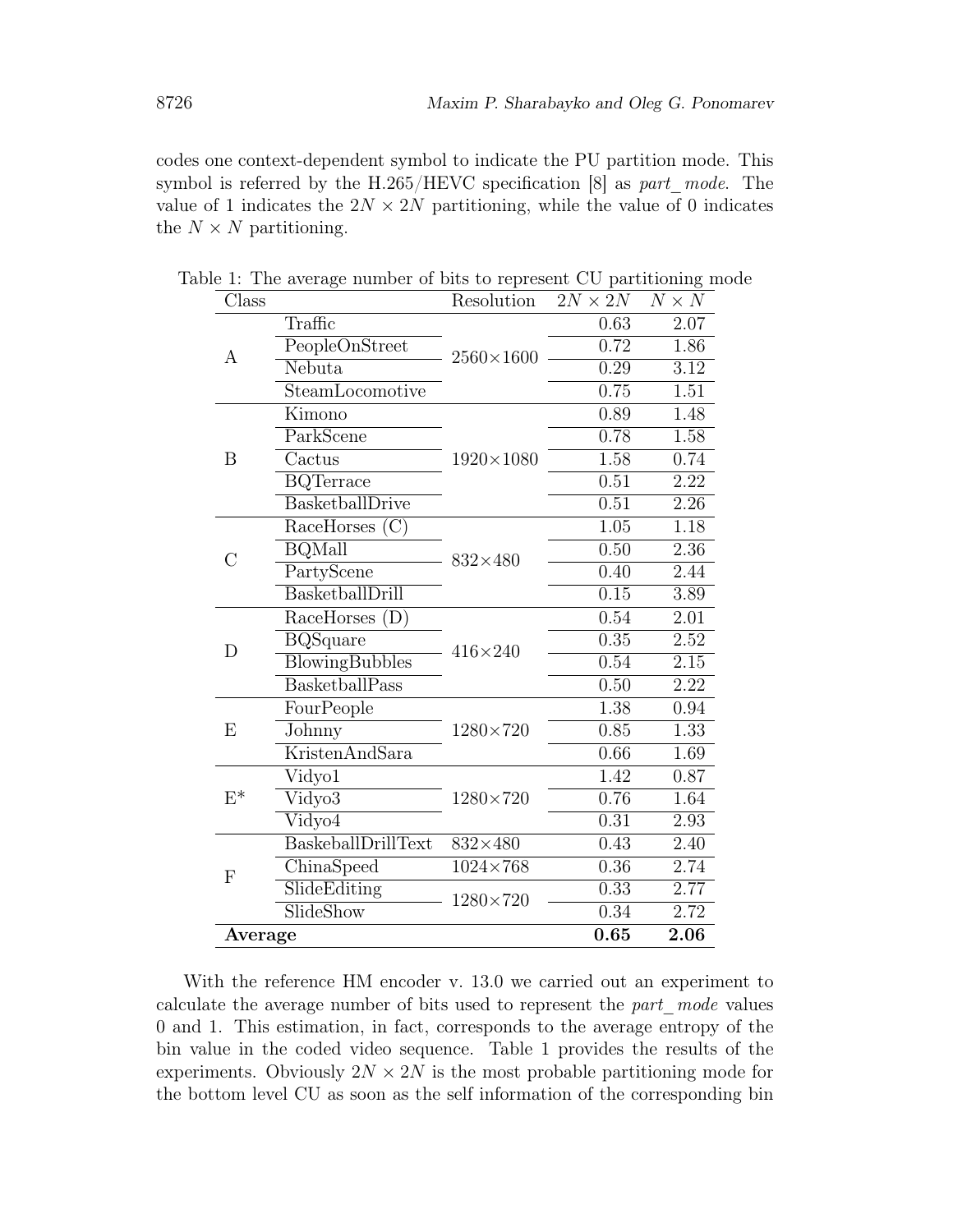value is less then the self information of  $N \times N$  partitioning bin value. On average indication of  $2N \times 2N$  partitioning takes 0.65 bits in the coded sequence, while indication of  $N \times N$  partitioning takes 2.06 bits. However, on several video sequences the situation is different. For the sequences Cactus, Kimono and **FourPeople**  $N \times N$  partitioning produces less bits per part mode bin compared to  $2N \times 2N$  partitioning. At the same time Class C video sequence RaceHorses produces almost identical number of bits for both partitioning modes. Those video sequences have more details and  $4 \times 4$  pixels prediction is used more often than in other sequences. Therefore the obtained estimation of the part\_mode bin entropy when used in RDO will increase the  $RD_{cost}$  of  $4 \times 4$ prediction units and they will be chosen less often. This influence of  $RD_{cost}$ might change the frequency of  $N \times N$  partitioning selection and provide higher bitrate overhead for the mentioned video sequences.

### 3.2 Intra Prediction Mode for Luma Samples

Each PU specifies the intra mode used for prediction of luma samples within the PU. There are a total of 35 possible intra prediction modes. Without arithmetic coding the indication of the chosen intra prediction mode would take 6 bits in the bitstream. The bits of intra prediction mode form the most part of the coded intra prediction header and should be handled accurately.

The SBAC distinguishes intra prediction modes on the most probable (MPM) and the rest. To simplify the presentation of the arithmetic coding we will refer those "not MPM" as the least probable modes or LPM.



Figure 3: Illustration of the the neighbor PUs, whose intra prediction modes are MPM for the current PU

A list of MPM contains three elements. The algorithm of determining the most probable modes is given in section 8.4.2 "Derivation process for luma intra prediction mode" of the specification [8] and altered in Algorithm 1. Generally MPM list depends on whether the left and the above neighbor PUs (Fig. 3) are available for the current PU. Their intra prediction modes form two elements of the MPM list. Unavailable neighbor PUs or neighbor PUs with inter prediction are substituted with the DC predictor.

In case the two intra prediction modes are similar and refer to the angular prediction modes the MPM list is formed the following way. The first element is the predicted mode. The rest elements are formed as described in Algorithm 1.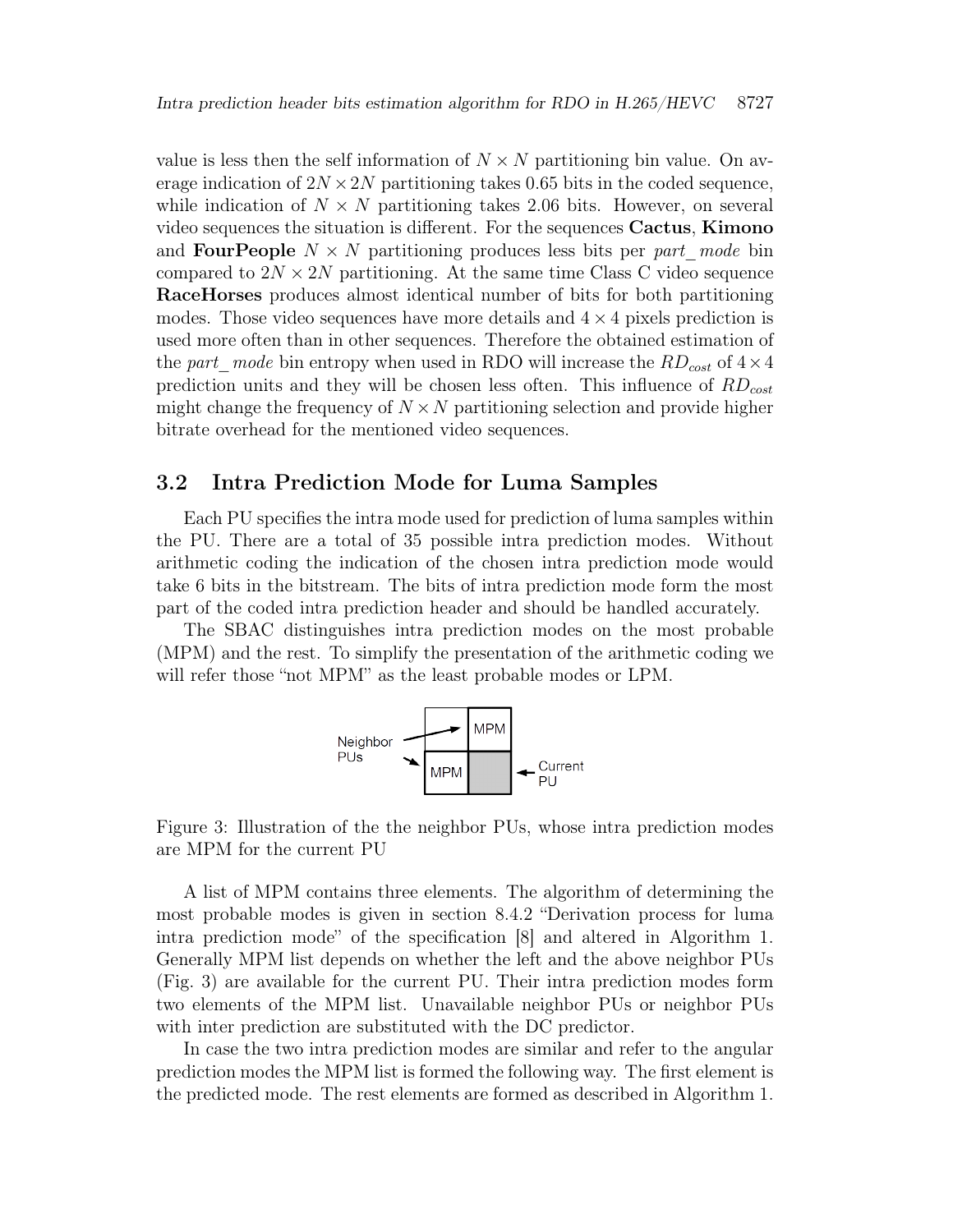Algorithm 1 Derivation process for luma intra prediction mode

```
procedure GETINTRADIRLUMAPREDICTOR(LeftPu, Above Pu)
   PLANAR \leftarrow 0DC \leftarrow 1VER \leftarrow 26if LeftPu.IsAvailable() AND LeftPu.IsIntra() then
       LeftIntraDir \leftarrow LeftPu. IntraDirelse
       LeftIntraDir \leftarrow DCend if
   if Above Pu. Is Available() AND Above Pu. IsIntro() then
       AboveIntroDir \leftarrow AbovePu. IntraDirelse
       AboveIntraDir \leftarrow DCend if
   if LeftIntraDir = AboveIntraDir then
      if LeftIntroDir > DC then
          MPM[0] \leftarrow LeftIntroDirMPM[1] \leftarrow ((LeftIntroDir + 29) >> 6) + 2MPM[2] \leftarrow ((LeftIntroDir + 29 - 1) >> 6) + 2else
          MPM[0] \leftarrow PLANARMPM[1] \leftarrow DCMPM[2] \leftarrow VERend if
   else
       MPM[0] \leftarrow LeftIntraDirMPM[1] \leftarrow AboveIntraDirif LeftIntraDir \neq 0 AND AboveIntraDir \neq 0 then
          MPM[2] \leftarrow PLANARelse if LeftIntroDir + AboveIntraDir < 2 then
          MPM[2] \leftarrow VERelse
          MPM[2] \leftarrow DCend if
   end if
end procedure
```
The following corresponds to the case when predicted intra modes are not similar. If none of the neighbor modes are planar, the planar intra prediction mode forms the third element of the list. Otherwise if the second intra mode is angular, the DC intra mode forms the third element of the list, and if the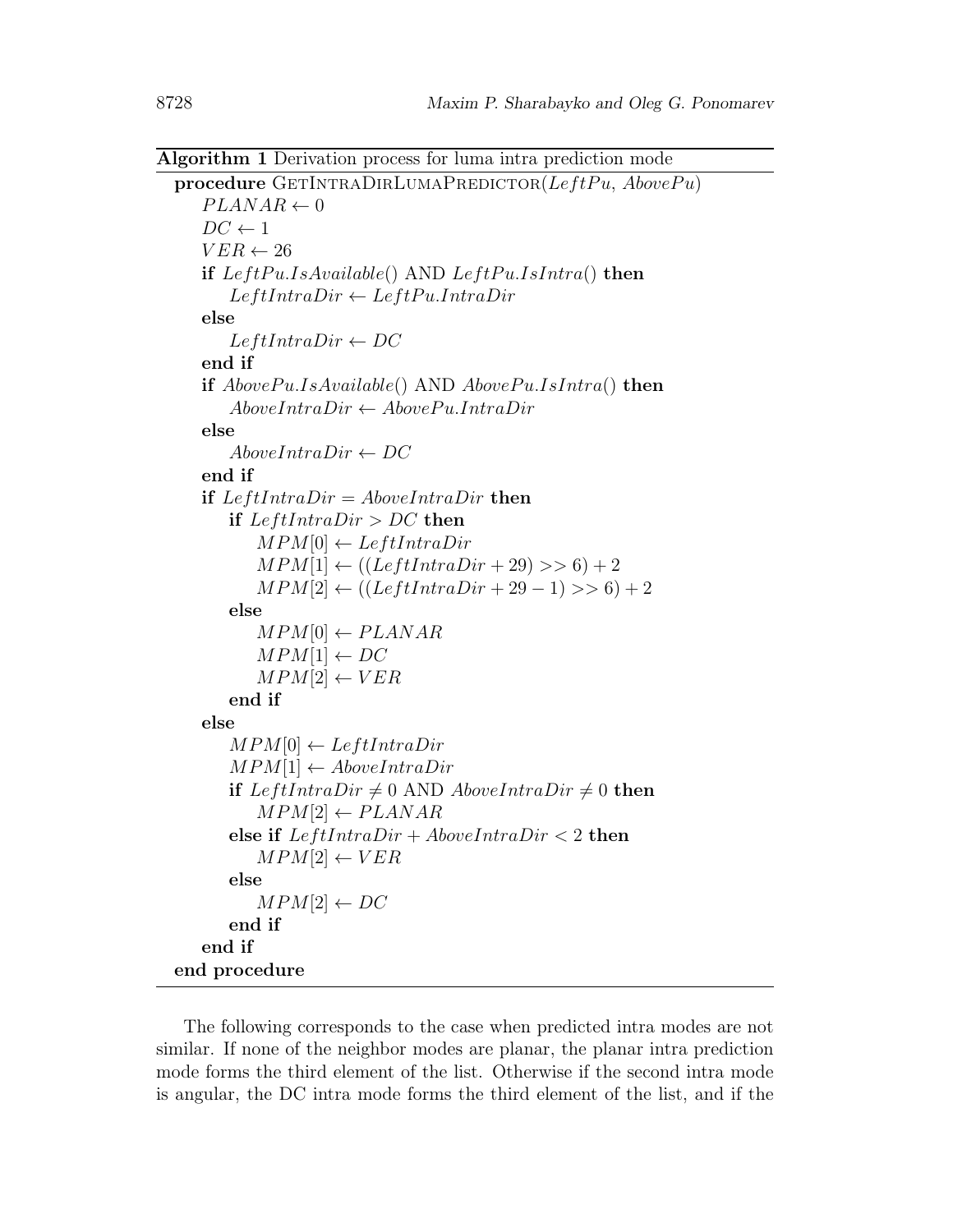second intra mode is DC, then vertical intra prediction mode 26 is included in the list.

| Class            | Sequence                           | Resolution         | $prev\_intra$ | luma<br>flag<br>$_{pred}$ |
|------------------|------------------------------------|--------------------|---------------|---------------------------|
|                  |                                    |                    | (MPM)         | (LPM)<br>$\overline{0}$   |
| А                | Traffic                            |                    | 0.52          | 1.95                      |
|                  | PeopleOnStreet                     | $2560\times1600$   | 0.64          | 1.63                      |
|                  | Nebuta                             |                    | 0.63          | 1.66                      |
|                  | SteamLocomotive                    |                    | 0.36          | 2.50                      |
| B                | Kimono                             |                    | 0.41          | 2.23                      |
|                  | ParkScene                          |                    | 0.42          | 2.35                      |
|                  | Cactus                             | $1920 \times 1080$ | 0.53          | 1.93                      |
|                  | <b>BQTerrace</b>                   |                    | 0.52          | $\overline{2.02}$         |
|                  | BasketballDrive                    |                    | 0.48          | $\overline{2.15}$         |
|                  | RaceHorses $(C)$                   |                    | 0.67          | 1.59                      |
| $\overline{C}$   | <b>BQMall</b>                      | $832\times480$     | 0.61          | 1.79                      |
|                  | PartyScene                         |                    | 0.84          | 1.37                      |
|                  | BasketballDrill                    |                    | 0.62          | 1.74                      |
|                  | $\overline{\text{RaceHorses}}$ (D) |                    | 0.84          | 1.29                      |
| $\mathbf D$      | <b>BQSquare</b>                    | $416\times240$     | 0.98          | $\overline{1.15}$         |
|                  | <b>BlowingBubbles</b>              |                    | 0.80          | 1.35                      |
|                  | BasketballPass                     |                    | 0.63          | $\overline{1.67}$         |
|                  | FourPeople                         |                    | 0.53          | 1.87                      |
| E                | <b>Johnny</b>                      | $1280\times720$    | 0.48          | 2.06                      |
|                  | KristenAndSara                     |                    | 0.57          | 1.77                      |
|                  | Vidyo1                             |                    | 0.55          | 1.88                      |
| $E^*$            | Vidyo3                             | $1280\times720$    | 0.50          | 2.03                      |
|                  | Vidyo4                             |                    | 0.49          | $\overline{2.01}$         |
| $\boldsymbol{F}$ | BaskeballDrillText                 | $832\times480$     | 0.61          | 1.79                      |
|                  | ChinaSpeed                         | $1024\times768$    | 0.54          | 1.92                      |
|                  | SlideEditing                       | $1280 \times 720$  | 0.43          | 2.24                      |
|                  | SlideShow                          |                    | 0.37          | $\overline{2.41}$         |
| Average          |                                    | 0.58               | 1.86          |                           |

Table 2: The average number of bits to indicate the MPM or LPM prediction mode

The arithmetic coding of the PU intra prediction mode starts with the context-dependent bin referred as *prev\_intra\_luma\_pred\_flag* [8]. When this flag is equal to 1, the intra prediction mode is included in the MPM list. When the flag is equal to 0, the intra prediction mode is LPM. It takes 1–2 bypass bins to code the index  $(mpm\_idx)$  of the corresponding intra mode in the MPM list. In case of LPM it takes 5 bypass bins to code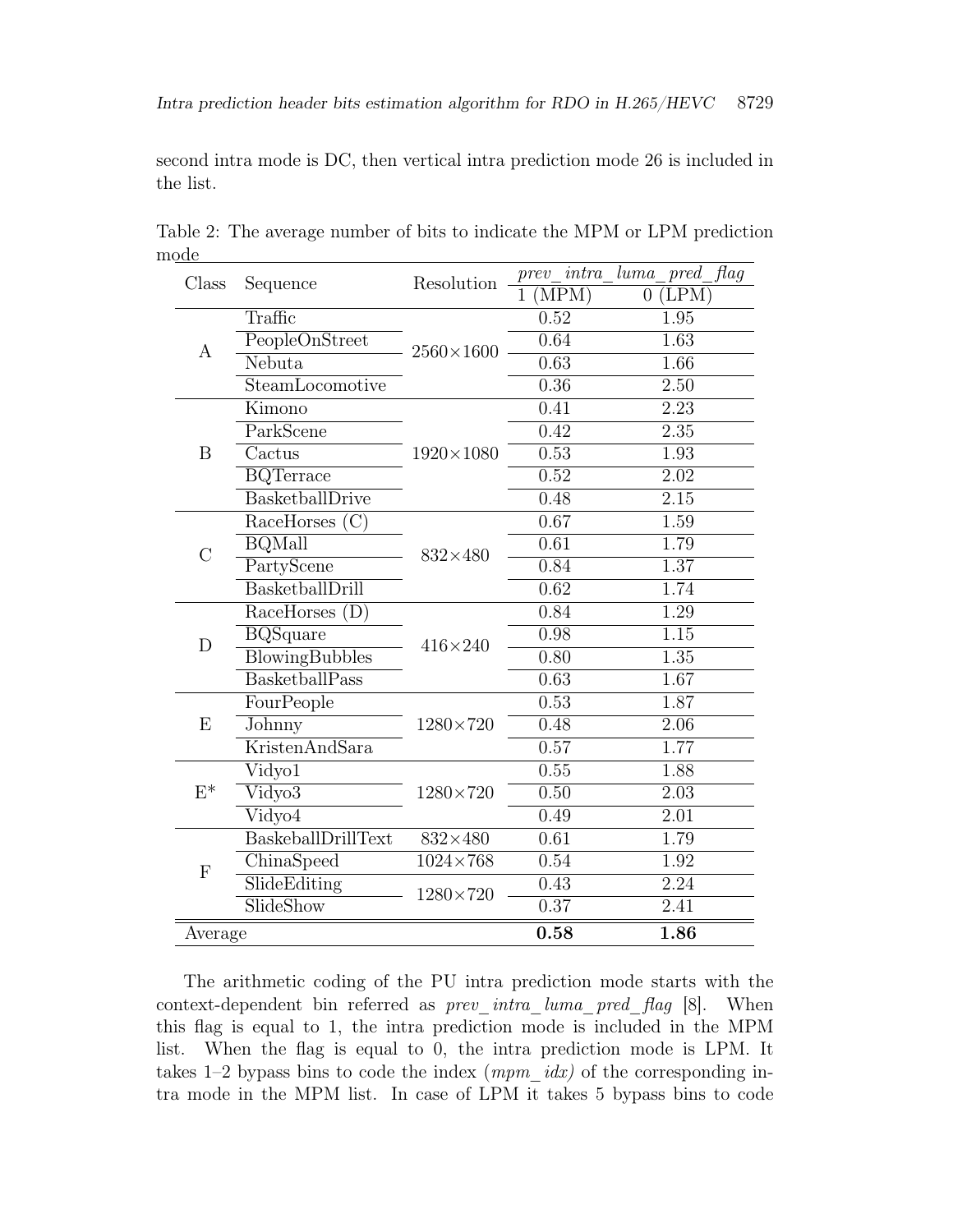the remainder (rem\_intra\_luma\_pred\_mode) of intra prediction mode: given that the selected prediction mode is not one of the three MPM modes, only  $35 - 3 = 32 = 2<sup>5</sup>$  possible modes are left.

It is not a problem to count the number of bypass-coded bins that directly corresponds to the number of bits in the coded sequence. Once we don't have BAC, the accurate bit counting for the context-dependent bin prev intra luma pred flag is of a high value.

With the reference HM encoder v. 13.0 we calculated the average number of bits used to represent the *prev* intra luma pred  $flag$  value 0 and 1 in the coded video sequences from the JCT-VC test set [3, 4]. This estimation also corresponds to the average entropy of the bin value in the coded video sequence. Table 1 provides the results of the experiments. Indication of the MPM is more often for most of the test video sequences, providing the average self information of prev intra luma pred  $flag=1$  equal to 0.58. There are no cases in the test video sequences set for which LPM is more probable. However, the sequences PartyScene, RaceHorses (D), BQSquare and BlowingBubbles have almost equal probability of MPM and LPM. The replacement of BAC-based estimation with the precalculated entropy estimation should force the encoder to increase the selection of MPM in RDO process for those sequences.

### 3.3 Intra Prediction Mode for Chroma Samples

Intra prediction of chroma samples is performed separately to the prediction of luma samples. Intra prediction for chroma planes is indicated by the first PU in a CU in case of 4:2:0 subsampling. However, chroma intra prediction mode depends on the one chosen for luma prediction and is indicated in the syntax element *intra chroma pred mode* of the H.265/HEVC video sequence [8]. The first bin of *intra chroma pred mode* is context-dependent. The value of 0 unambiguously means that chroma intra prediction mode is identical to luma intra prediction mode of the first PU within a CU and no other bins follow. The value of 1 means that chroma intra prediction mode is different to luma intra prediction mode. In this case its value can be planar, DC, vertical, horizontal or vertical down-left (mode 34) with respect to the table "Specification of IntraPredModeC" of the H.265/HEVC standard [8]. In this case the context-dependent bin is followed by the two bypass-coded bins. The described algorithm of *intra* chroma pred mode coding provides five possible intra modes for chroma prediction. To substitute the arithmetic coding of context-dependent bin in RDO we collected statistics on the average entropy of both intra\_chroma\_pred\_mode values 0 and 1. The results are given in Table 3. The average self information of *intra* chroma pred mode=0 is 0.36, which means this value is the most probable and the most commonly used.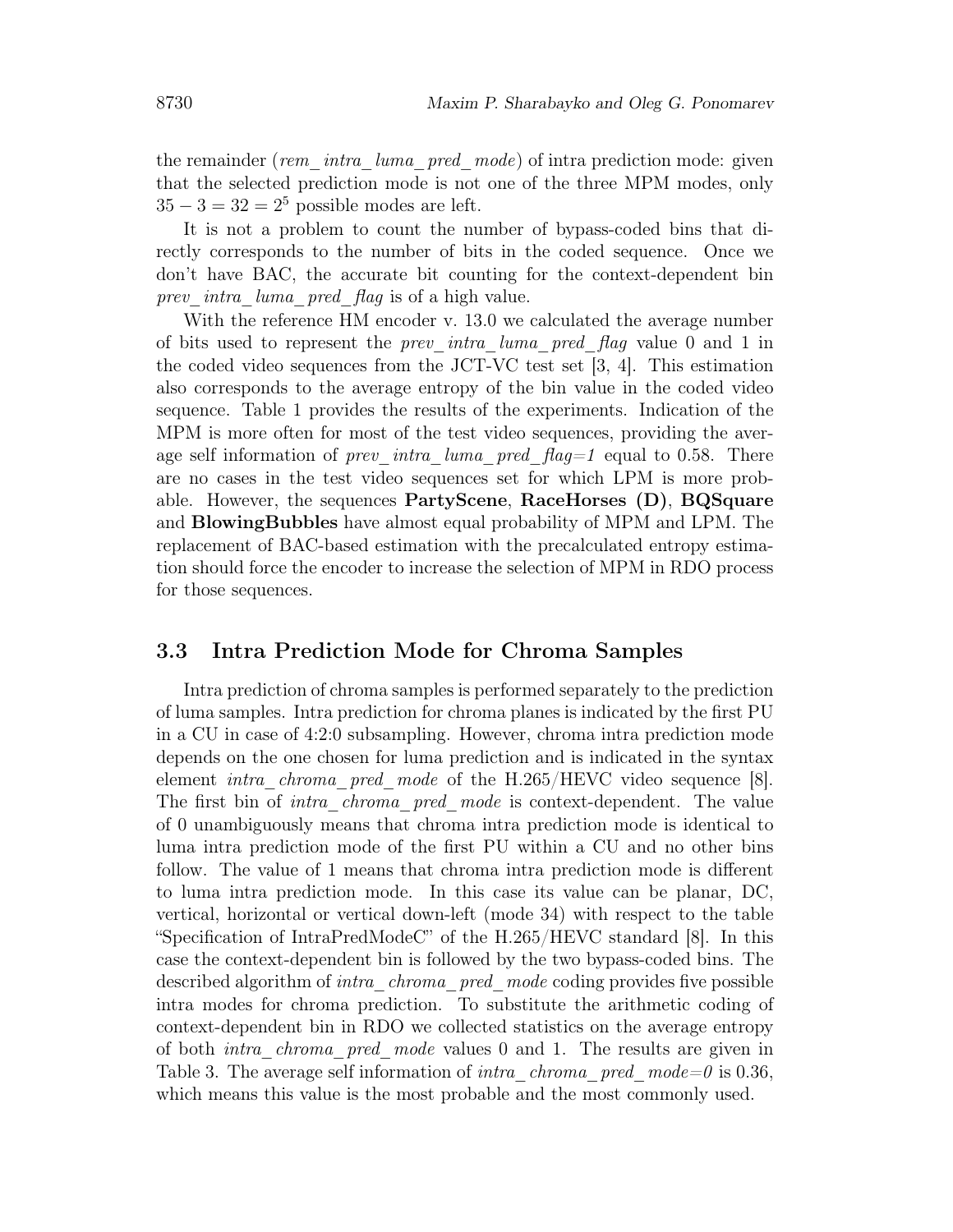| Class          | Sequence                        | Resolution         | intra chroma pred mode         |                   |
|----------------|---------------------------------|--------------------|--------------------------------|-------------------|
|                |                                 |                    | $(as\ luma)$<br>$\overline{0}$ |                   |
| А              | Traffic                         |                    | 0.33                           | 3.05              |
|                | PeopleOnStreet                  | $2560\times1600$   | $\overline{0.22}$              | $\overline{3.68}$ |
|                | Nebuta                          |                    | 0.52                           | $\overline{1.97}$ |
|                | SteamLocomotive                 |                    | 0.24                           | 3.84              |
| B              | Kimono                          | $1920 \times 1080$ | 0.53                           | $\overline{2.12}$ |
|                | ParkScene                       |                    | 0.38                           | 3.06              |
|                | Cactus                          |                    | 0.39                           | $\overline{2.93}$ |
|                | <b>BQTerrace</b>                |                    | 0.25                           | 3.61              |
|                | BasketballDrive                 |                    | 0.31                           | $\overline{3.03}$ |
| $\overline{C}$ | RaceHorses<br>(C)               |                    | 0.62                           | 1.94              |
|                | <b>BQMall</b>                   | $832\times480$     | 0.46                           | $\overline{2.61}$ |
|                | PartyScene                      |                    | 0.70                           | 2.04              |
|                | BasketballDrill                 |                    | 0.25                           | $\overline{3.31}$ |
|                | RaceHorses<br>(D)               | $416\times240$     | 0.76                           | 1.54              |
| $\mathbf D$    | $\overline{\mathrm{BQS}}$ quare |                    | 0.33                           | $\overline{3.06}$ |
|                | <b>BlowingBubbles</b>           |                    | 0.49                           | 2.48              |
|                | BasketballPass                  |                    | 0.37                           | $\overline{2.45}$ |
|                | FourPeople                      |                    | 0.23                           | 3.59              |
| E              | Johnny                          | $1280\times720$    | 0.22                           | 3.49              |
|                | KristenAndSara                  |                    | 0.26                           | $\overline{3.26}$ |
|                | Vidyo1                          | $1280\times720$    | 0.17                           | 3.93              |
| $E^*$          | Vidyo3                          |                    | 0.14                           | $\overline{4.22}$ |
|                | Vidyo4                          |                    | 0.18                           | 3.88              |
| F              | BaskeballDrillText              | $832\times480$     | 0.33                           | 2.99              |
|                | ChinaSpeed                      | $1024\times768$    | 0.32                           | 3.08              |
|                | SlideEditing                    | $1280\times720$    | $\overline{0.50}$              | 2.87              |
|                | SlideShow                       |                    | 0.14                           | 4.18              |
| Average        |                                 |                    | 0.36                           | 3.04              |

Table 3: The average number of bits to indicate the chroma prediction mode

## 4 Results and Discussion

Our investigation on the entropy of the context-dependent bins involved in arithmetic coding of intra prediction header results in elimination of SBACbased counting of intra prediction header bits. The algorithm follows the steps of BAC coding except the coding itself does not happen. Bit counting after arithmetic coding of context-dependent bins of intra prediction header is replaced with the average entropy values for bit counts obtained in Section 3.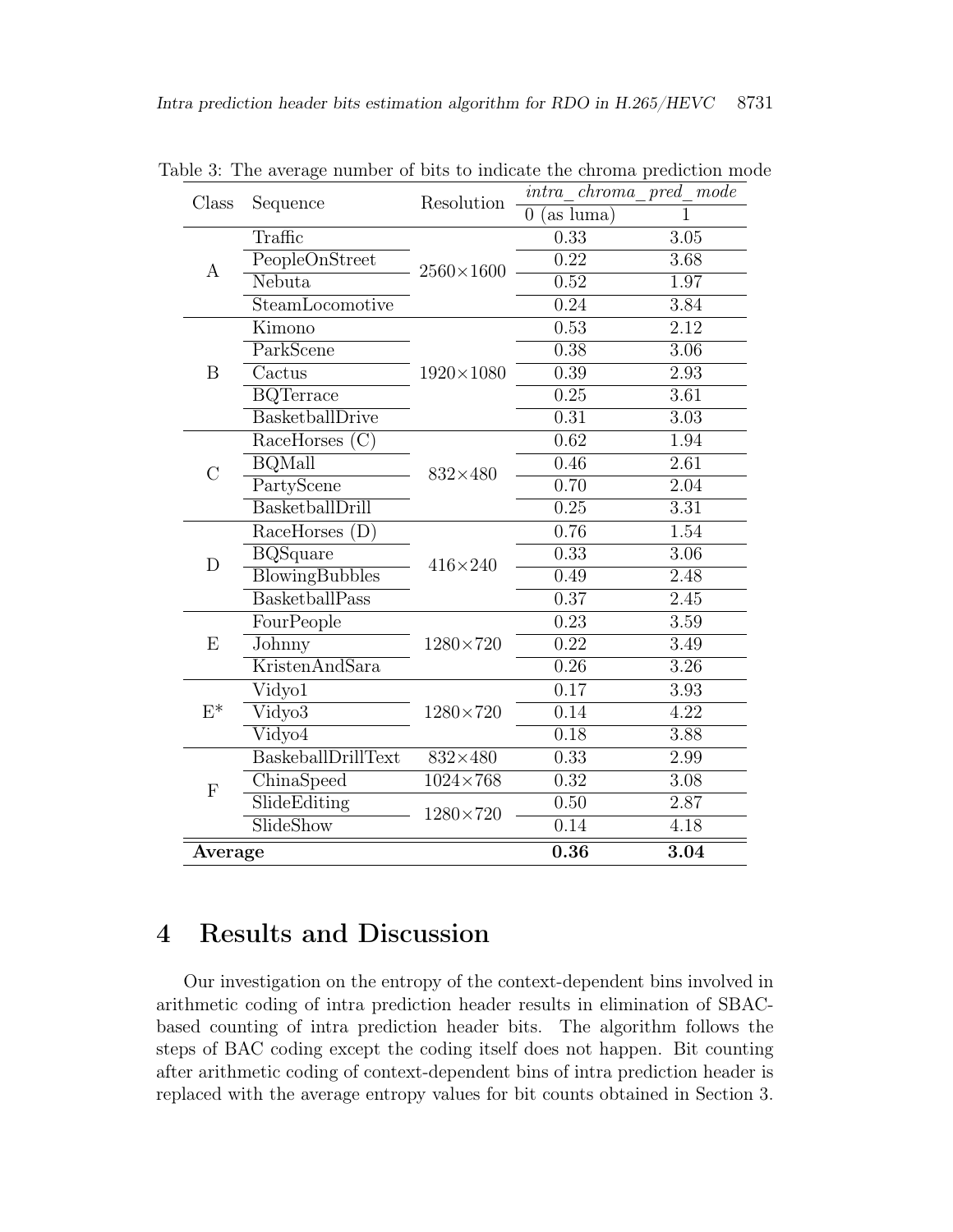The bypass-coded bins take exactly one bit each in the coded sequence and their size is counted accordingly.

We implemented our algorithm in the HM reference encoder v. 13.0 and used it in RDO-based intra coding decisions. We compared the resulted compression to the compression efficiency of the original HM encoder. The comparisons were made with the Bjontegaard delta rate [2]. The "Intra Main" configuration was selected.

Table 4 shows the loss of the compression efficiency of the HM reference encoder with the proposed bit counting procedure for intra prediction header on JCT-VC test video sequences set [3, 4]. Class  $E^*$  test sequences correspont to the older test set [3], but we included them in our experiments for completeness of the obtained results. BD-RATE column corresponds to the Bjontegaard delta rate with regard to average  $PSNR$  value of luma and chroma. The combined  $PSNR (PSNR_{YUV})$  is calculated as the weighted sum of the  $PSNR$  per picture of the individual components  $(PSNR<sub>Y</sub>, PSNR<sub>U</sub>, and PSNR<sub>V</sub>)$  [7]:

$$
PSNR_{YUV} = (6 \cdot PSNR_Y + PSNR_U + PSNR_V)/8,
$$

where  $PSNR<sub>Y</sub>$ ,  $PSNR<sub>U</sub>$  and  $PSNR<sub>V</sub>$  are each computed as

$$
PSNR = 10 \cdot log_{10} \left( \frac{2^B - 1}{MSE_{AVG}} \right),
$$

with  $B = 8$  and  $B = 10$  is the number of bits per sample of the video signal to be coded for 10-bit (Nebuta and SteamLocomotive) and 8-bit video sequences, and  $MSE_{AVG}$  is the average  $MSE$  value for the video frames

$$
MSE_{AVG} = \frac{1}{N} \cdot \sum_{i=1}^{N} MSE_i,
$$

where  $N$  is the number of video frames in a sequence, and the  $MSE$  is the SSD divided by the number of samples in the signal [7].

We also evaluate BD-RATE  $(Y)$  with regard to  $PSNR_{Y}$  value of luma color component. Furthermore we calculate BD-PSNR (Y) and BD-PSNR (UV) as an average delta PSNR for luma and chroma components respectively.

As far as the compression efficiency of the modified HM encoder is very close to the original, the Bjontegaard delta rate metric starts showing incorrect results [14] when only four quantization parameters are used as suggested in [4]. Therefore we obtained results for all quantization parameters in range  $[22; 37]$  and performed rd-curve approximation using the  $4<sup>th</sup>$  order polynomial. This resulted in more reliable results given in Table 4. The highest bitrate overhead of 0.26% is on SlideShow sequence. The compression of sequences SteamLocomotive, ParkScene, BasketballDrive, Vidyo1, Vidyo3 and Vidyo4 provides bitrate overhead of 0.15%–0.18%.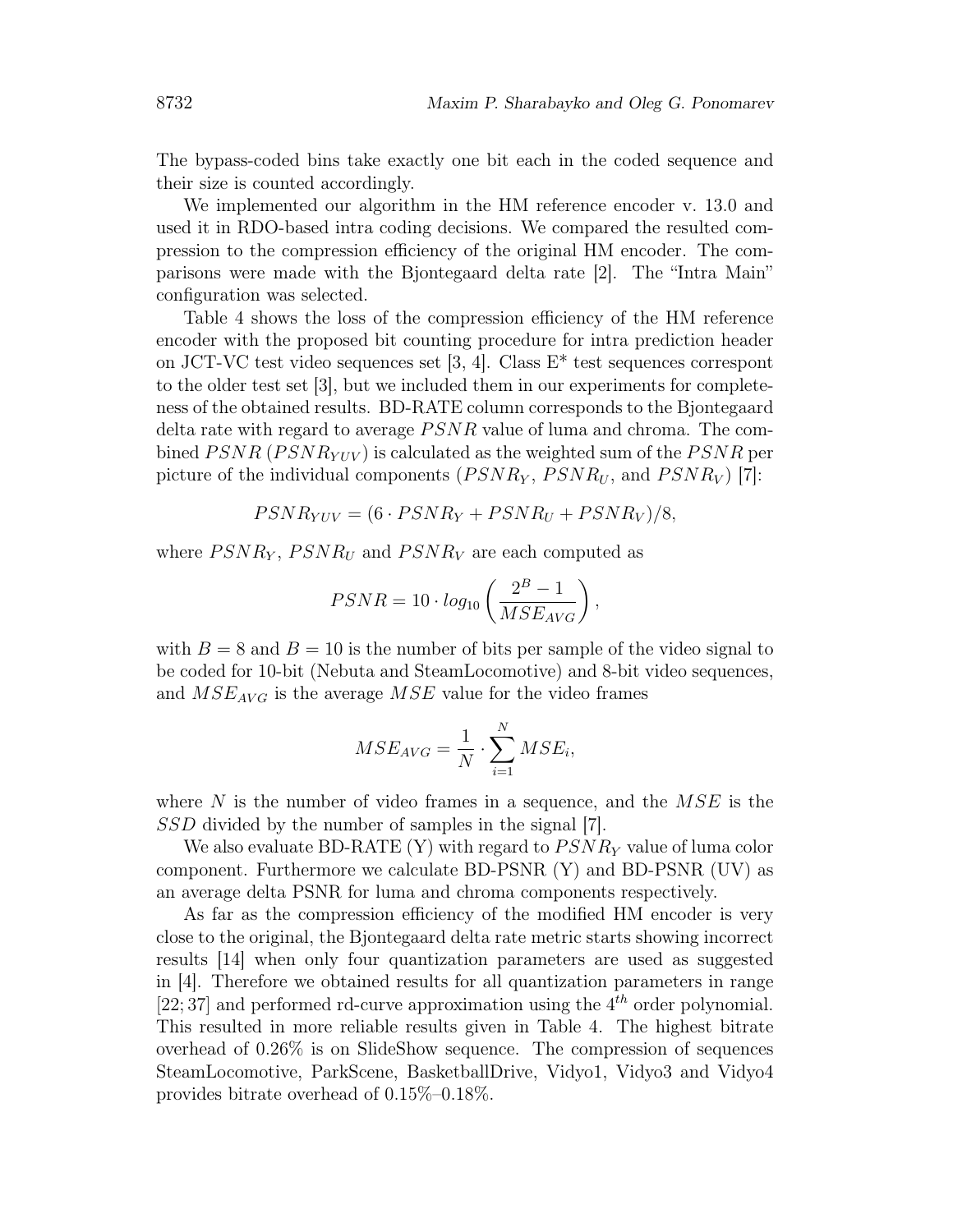| Class          | Sequence                            | Resolution         | HM INTRA MAIN     |                   |                   |             |
|----------------|-------------------------------------|--------------------|-------------------|-------------------|-------------------|-------------|
|                |                                     |                    | $BD-$             | $BD-$             | $BD-$             | $BD-$       |
|                |                                     |                    | RATE, RATE        |                   | <b>PSNR</b>       | <b>PSNR</b> |
|                |                                     |                    | $\%$              | (Y),              | (Y),              | (UV),       |
|                |                                     |                    |                   | $\%$              | dB                | dB          |
|                | Traffic                             | $2560\times1600$   | $\overline{0.10}$ | $\overline{0.07}$ | 0.00              | $-0.01$     |
|                | PeopleOnStreet                      |                    | 0.07              | 0.11              | $-0.01$           | 0.00        |
| A              | Nebuta                              |                    | 0.00              | $-0.02$           | 0.00              | $-0.01$     |
|                | SteamLocomotive                     |                    | 0.18              | 0.18              | $-0.01$           | 0.00        |
|                | Kimono                              | $1920 \times 1080$ | 0.10              | $-0.01$           | 0.00              | $-0.02$     |
|                | ParkScene                           |                    | 0.18              | $\overline{0.16}$ | $-0.01$           | $-0.01$     |
| B              | Cactus                              |                    | 0.10              | 0.10              | $\overline{0.01}$ | 0.00        |
|                | <b>BQTerrace</b>                    |                    | 0.03              | 0.01              | 0.00              | 0.00        |
|                | BasketballDrive                     |                    | 0.18              | 0.09              | 0.00              | $-0.01$     |
|                | RaceHorses $(C)$                    | 832×480            | 0.05              | $-0.06$           | 0.00              | $-0.02$     |
| $\overline{C}$ | <b>BQMall</b>                       |                    | 0.07              | 0.00              | 0.00              | $-0.02$     |
|                | PartyScene                          |                    | 0.02              | $-0.06$           | 0.0               | $-0.02$     |
|                | BasketballDrill                     |                    | 0.03              | 0.00              | 0.00              | $-0.01$     |
|                | RaceHorses<br>(D)                   | $416\times240$     | 0.07              | $-0.07$           | 0.00              | $-0.03$     |
| D              | $\overline{\text{B}}\text{QSquare}$ |                    | 0.06              | 0.00              | 0.00              | $-0.02$     |
|                | <b>BlowingBubbles</b>               |                    | 0.04              | $-0.08$           | 0.01              | $-0.02$     |
|                | BasketballPass                      |                    | 0.11              | 0.01              | 0.00              | $-0.02$     |
|                | FourPeople                          | $1280\times720$    | 0.08              | 0.09              | $-0.01$           | 0.00        |
| E              | Johnny                              |                    | 0.10              | 0.10              | 0.00              | 0.00        |
|                | KristenAndSara                      |                    | 0.07              | 0.03              | 0.00              | $-0.01$     |
| $E^*$          | Vidyo1                              | 1280×720           | 0.17              | $-0.01$           | 0.01              | 0.01        |
|                | $\overline{\text{Vidyo3}}$          |                    | 0.15              | $-0.01$           | 0.01              | $-0.02$     |
|                | Vidyo4                              |                    | 0.15              | $-0.01$           | 0.01              | $-0.03$     |
| ${\bf F}$      | BaskeballDrillText                  | $832\times480$     | 0.06              | $-0.07$           | 0.00              | $-0.02$     |
|                | ChinaSpeed                          | $1024\times768$    | $-0.14$           | $-0.23$           | 0.02              | $-0.01$     |
|                | SlideEditing                        | $1280{\times}720$  | 0.10              | 0.00              | 0.00              | $-0.03$     |
|                | SlideShow                           |                    | 0.26              | 0.18              | $-0.01$           | $-0.02$     |
| Average        |                                     | 0.09               | 0.02              | 0.00              | $-0.01$           |             |

Table 4: Compression efficiency change of the proposed prediction header size estimation algorithm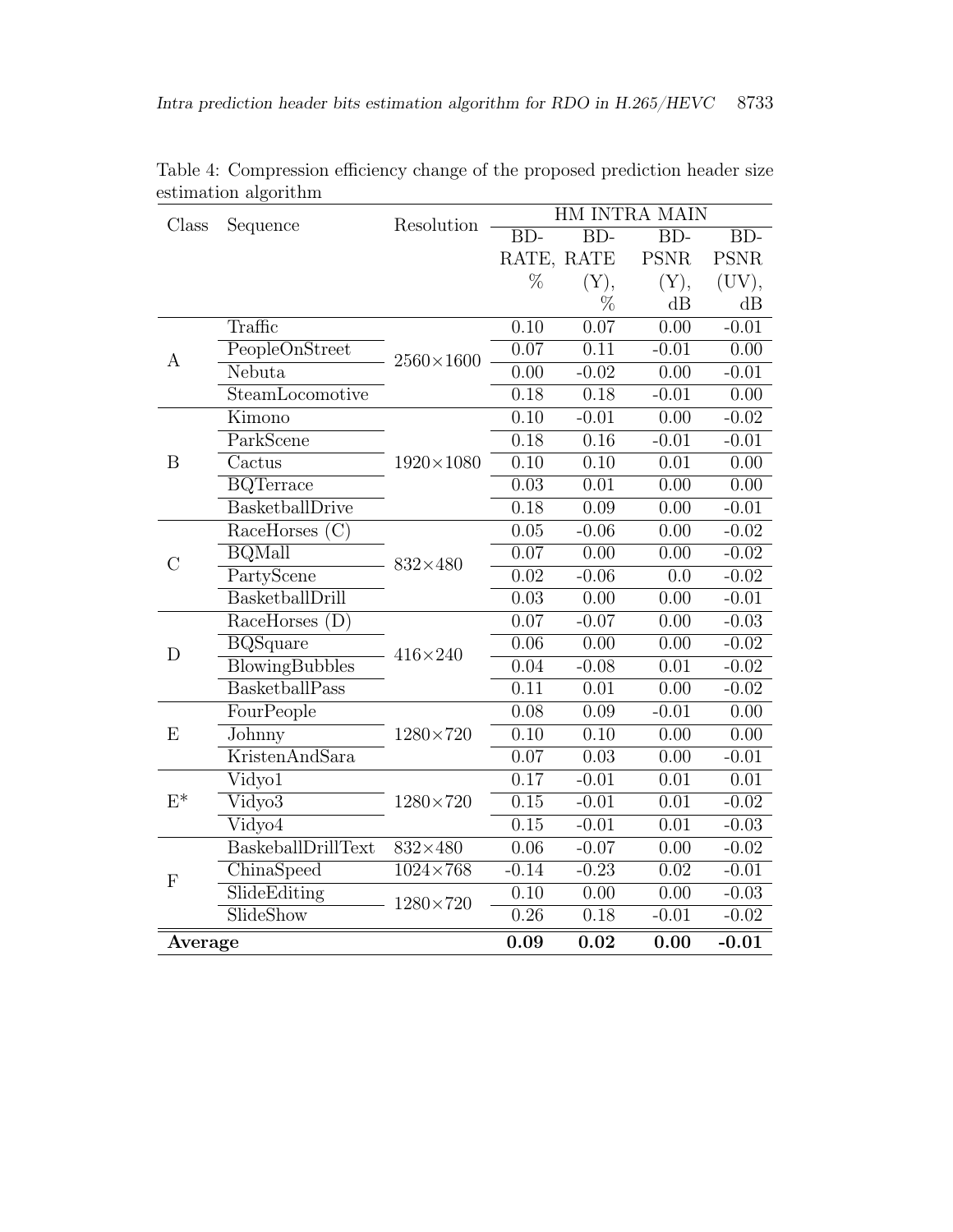Fig. 4 provides sample RD-plots for several test sequences. Illustration of RD-plots for the sequences BQTerrace (Fig. 4A) and Nebuta (Fig. 4B) is recommended in [14]. The bitrate overhead for this sequences is almost absent. The highest compression efficiency loss of the HM encoder is 0.26% on SlideShow test sequence (Fig. 4C). This value of BD-Rate is due to the points of RD curve have a small upward offset along the curve. The BD-Rate estimation of the compression efficiency of ChinaSpeed (Fig. 4D) video sequence increased, but in fact only two RD points can be found above the RD curve for the original HM encoder. Those points correspond to 45.2 dB and 41.4 dB for luma plane.

Figure 4: RD-plots for  $(A)$  BQTerrace,  $(B)$  Nebuta,  $(C)$  SlideShow and  $(D)$ ChinaSpeed test sequences



# 5 Conclusion

We proposed intra prediction header bits counting algorithm for HEVC without the use of BAC. The provided bitrate overhead of 0.09% can be considered insignificant. This algorithm may underlie a more complex algorithm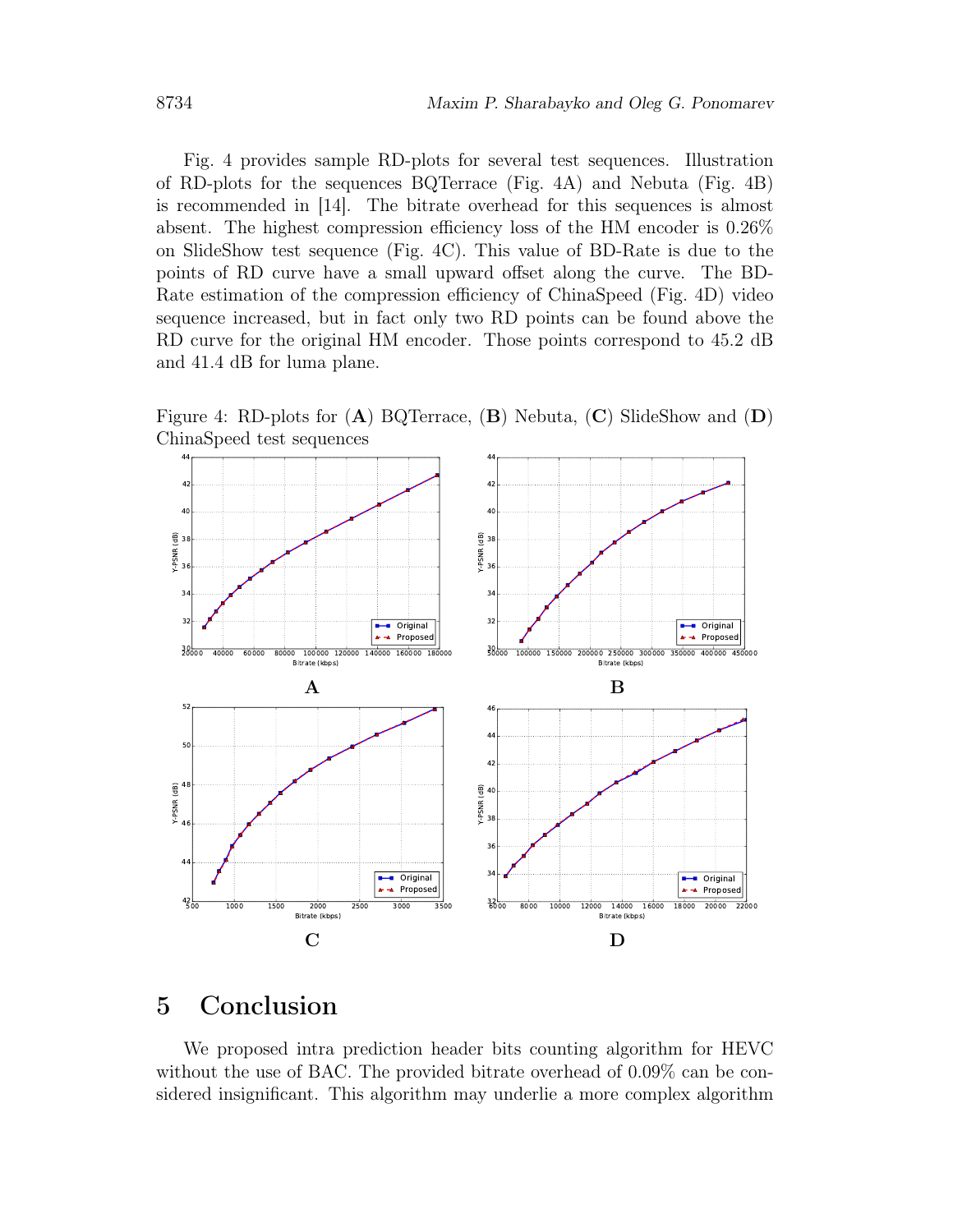of BAC-free RDO estimation to reduce the computational complexity of HEVC compression system. Furthermore, the similar approach can be used to elaborate on bit counting procedure of inter prediction header.

Acknowledgements. The results were obtained at Tomsk State University of Control Systems and Radioelectronics as part of the complex project 'Provision of multimedia broadcasting services in Internet public networks, based on peer-to-peer network technology and adaptive data streaming' with the financial support of the Ministry of Education and Science of the Russian Federation.

### References

- [1] T. Berger Rate Distortion Theory: Mathematical Basis for Data Compression (Prentice-Hall series in information and system sciences); Prentice-Hall: Endlewood Cliffs, NJ, 1971; p. 352.
- [2] G. Bjontegaard. Improvements of the BD-PSNR model. ITU-T SC16/Q6, 35th VCEG Meeting, Berlin, Germany, 16-18 July, 2008, Doc. VCEG-AI11.
- [3] F. Bossen. Common test conditions and software reference configurations. ITU-T SC16/Q6, 2nd JCT-VC Meeting, Geneva, Switzerland, 21- 28 July, 2010, Doc. JCTVC-B300.
- [4] F. Bossen. Common test conditions and software reference configurations. ITU-T SC16/Q6, 11th JCT-VC Meeting, Shanghai, China, 10-19 October, 2012, Doc. JCTVC-K1100.
- [5] F. Bossen Table-based bit estimation for CABAC. In Document of ITU-T Q.6/SG16 JCTVC-G763. ITU-T: Geneva, CH, 2011.
- [6] S. Johar and M. Alwani. Method for fast bits estimation in rate distortion for intra coding units in hevc. In 2013 IEEE Consumer Communications and Networking Conference (CCNC), pp. 721–724, Jan 2013. http://dx.doi.org/10.1109/ccnc.2013.6488534
- [7] J. Ohm; G. Sullivan; H. Schwarz; T.K. Tan; T. Wiegand. Comparison of the Coding Efficiency of Video Coding Standards - Including High Efficiency Video Coding (HEVC). In IEEE Transactions on Circuits and Systems for Video Technology, 2012, Vol. 22, No. 12, pp. 1669–1684. http://dx.doi.org/10.1109/tcsvt.2012.2221192
- [8] Recommendation ITU-T H.265: High Efficiency Video coding, 2013.